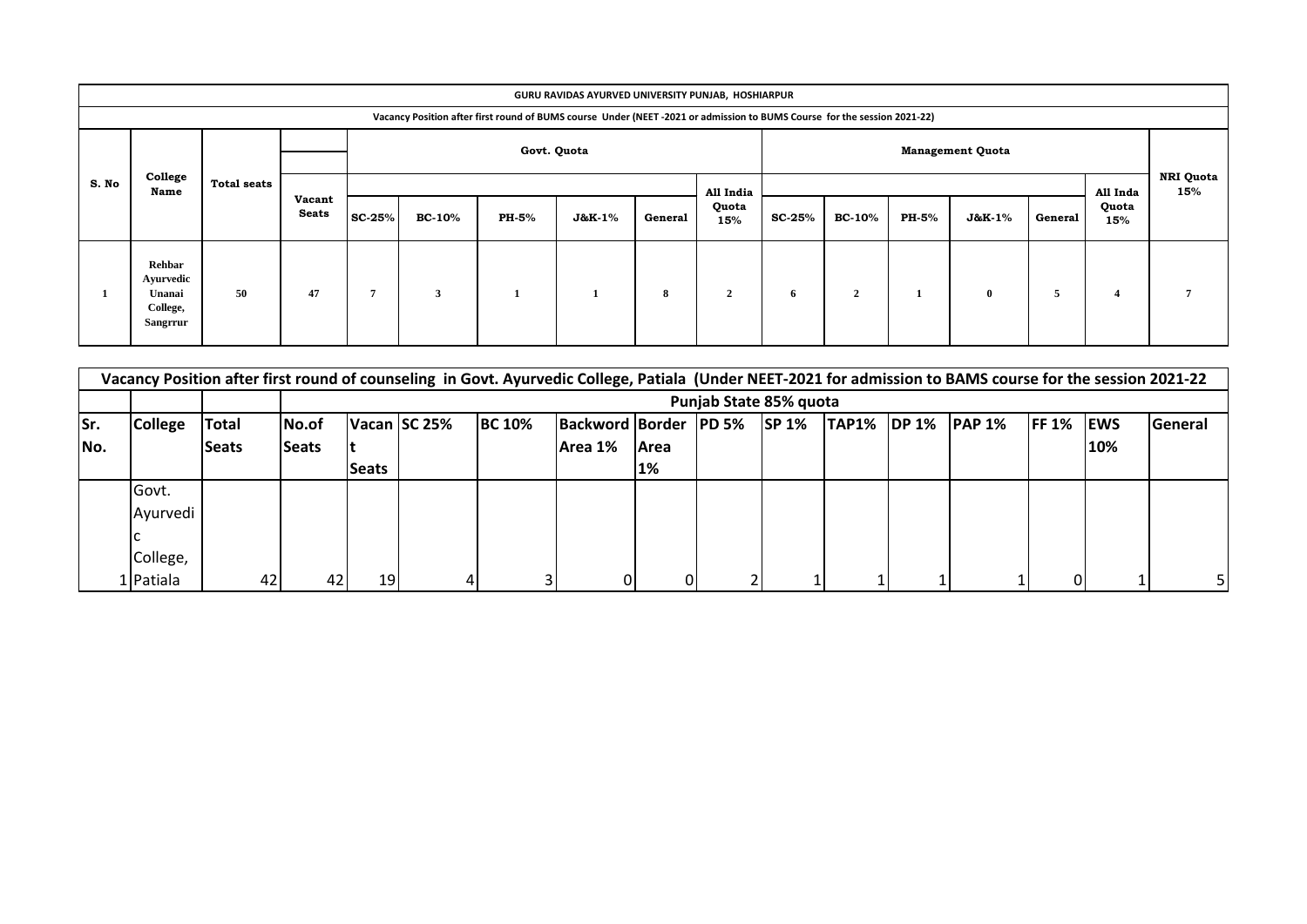|              | GURU RAVIDAS AYURVED UNIVERSITY PUNJAB, HOSHIARPUR<br>Vacancy Position after first round of couseling of BAMS course Under (NEET -2021 for admission to BAMS Course for the session 2021-22) |                       |                 |                         |              |                  |                |                       |                  |                             |                            |  |  |  |
|--------------|----------------------------------------------------------------------------------------------------------------------------------------------------------------------------------------------|-----------------------|-----------------|-------------------------|--------------|------------------|----------------|-----------------------|------------------|-----------------------------|----------------------------|--|--|--|
|              |                                                                                                                                                                                              |                       |                 |                         |              |                  |                |                       |                  |                             |                            |  |  |  |
| S. No        | College<br><b>Name</b>                                                                                                                                                                       | <b>Total</b><br>seats | Vacant<br>seats | <b>BC-10%</b>           | <b>PH-5%</b> | J&K-1%           | General        | SC 25%<br>Govt<br>Mgt |                  | All India<br>Quota (<br>15% | <b>NRI</b><br>Quota<br>15% |  |  |  |
| $\mathbf{1}$ | <b>Dayanand</b><br>Ayurvedic<br>college,<br>Mahatma<br>Hans Raj<br>Marg, G.T.<br>Road<br><b>Jalandhar</b>                                                                                    | 60                    | 38              | $\mathbf 2$             | $\mathbf{3}$ | $\mathbf{1}$     | $\overline{7}$ | $\overline{2}$        | $\overline{7}$   | $\pmb{7}$                   | $\boldsymbol{9}$           |  |  |  |
|              | Babe Ke<br>Ayurvedic<br>Medical<br>College &<br>Hospital,<br><b>VPO</b><br>Daudhar,<br>Via<br>Ajitwal,<br>Distt.<br>Moga<br>$\overline{2}$                                                   | 60                    | 50              | $\overline{\mathbf{4}}$ | $\mathbf{3}$ | $\boldsymbol{0}$ | 15             | 6                     | $\overline{7}$   | $\boldsymbol{6}$            | $\boldsymbol{9}$           |  |  |  |
| $\mathbf{3}$ | Guru<br>Nanak<br>Ayurvedic<br>Medical<br>College,<br>Barkandi<br>Road,<br>Near Ajit<br>Cinema<br>Muktsar.                                                                                    | 60                    | 52              | 6                       | $\mathbf{3}$ | $\mathbf{1}$     | 13             | 8                     | $\boldsymbol{7}$ | 5                           | 9                          |  |  |  |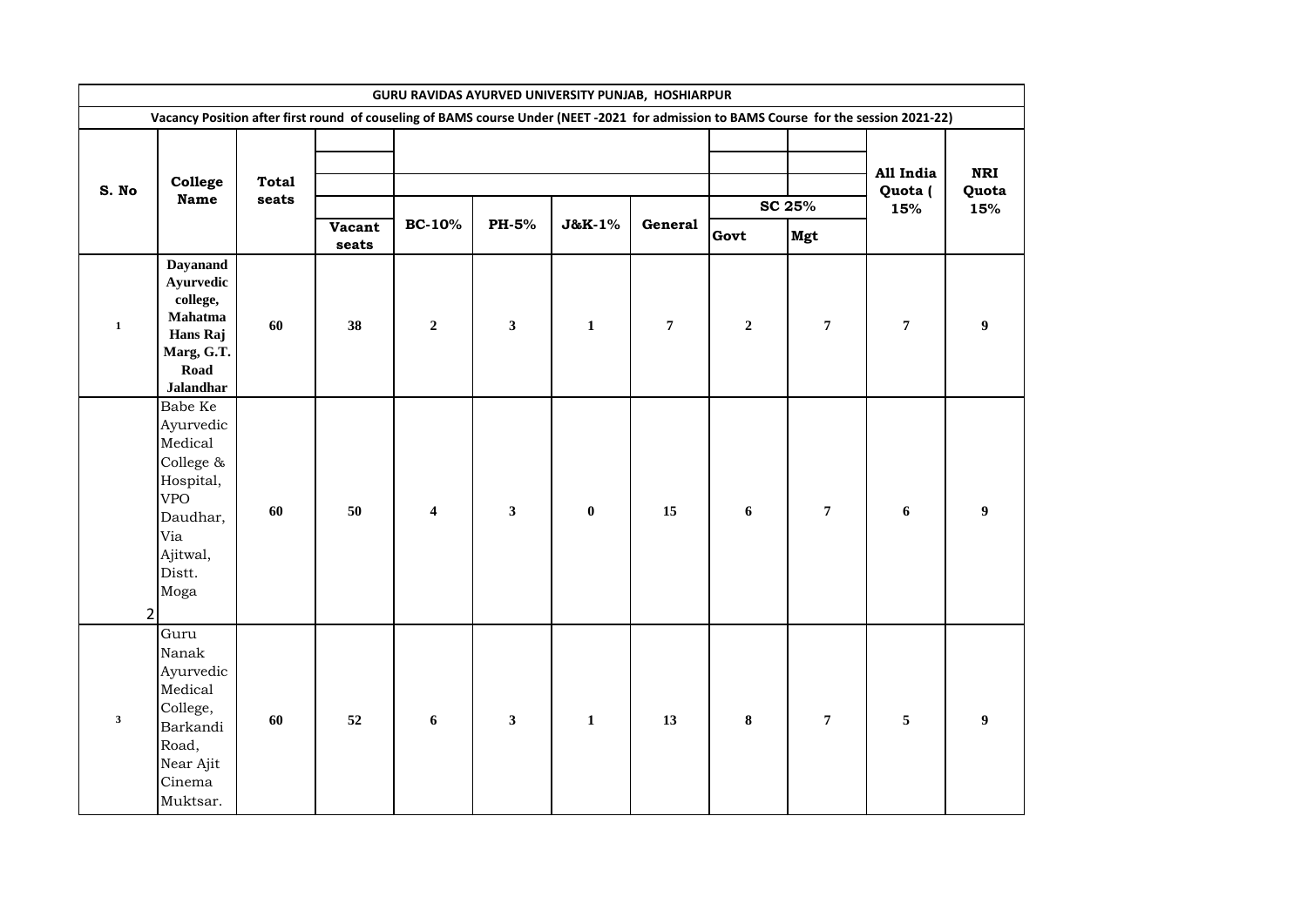|            | Shri<br>Lakshmi<br>Narayan<br>Ayurvedic<br>College,<br>O/S<br>Lohgarh<br>Gate,<br>4 Amritsar                                            | 60 | 37 | $\mathbf{3}$     | $\mathbf{3}$ | $\bf{0}$     | $\overline{7}$ | $\boldsymbol{0}$ | $\overline{7}$   | $\bf{8}$     | $\boldsymbol{9}$ |  |
|------------|-----------------------------------------------------------------------------------------------------------------------------------------|----|----|------------------|--------------|--------------|----------------|------------------|------------------|--------------|------------------|--|
| $\sqrt{5}$ | Mai Bhago<br>Ayurvedic<br>College,<br>(For<br>Women),<br>Ferozepur<br>Road,<br>Muktsar                                                  | 60 | 54 | $\boldsymbol{4}$ | $\mathbf{3}$ | $\mathbf{1}$ | 17             | ${\bf 8}$        | $\boldsymbol{7}$ | $\sqrt{5}$   | $\boldsymbol{9}$ |  |
| 6          | Shaheed<br>Kartar<br>Singh<br>Sarabha<br>Ayurvedic<br>Medical<br>College &<br>Hospital,<br><b>VPO</b><br>Sarabha,<br>Distt.<br>Ludhiana | 60 | 33 | $\mathbf{3}$     | $\mathbf{3}$ | $\bf{0}$     | $\sqrt{5}$     | $\mathbf{3}$     | $\overline{7}$   | $\mathbf{3}$ | $\boldsymbol{9}$ |  |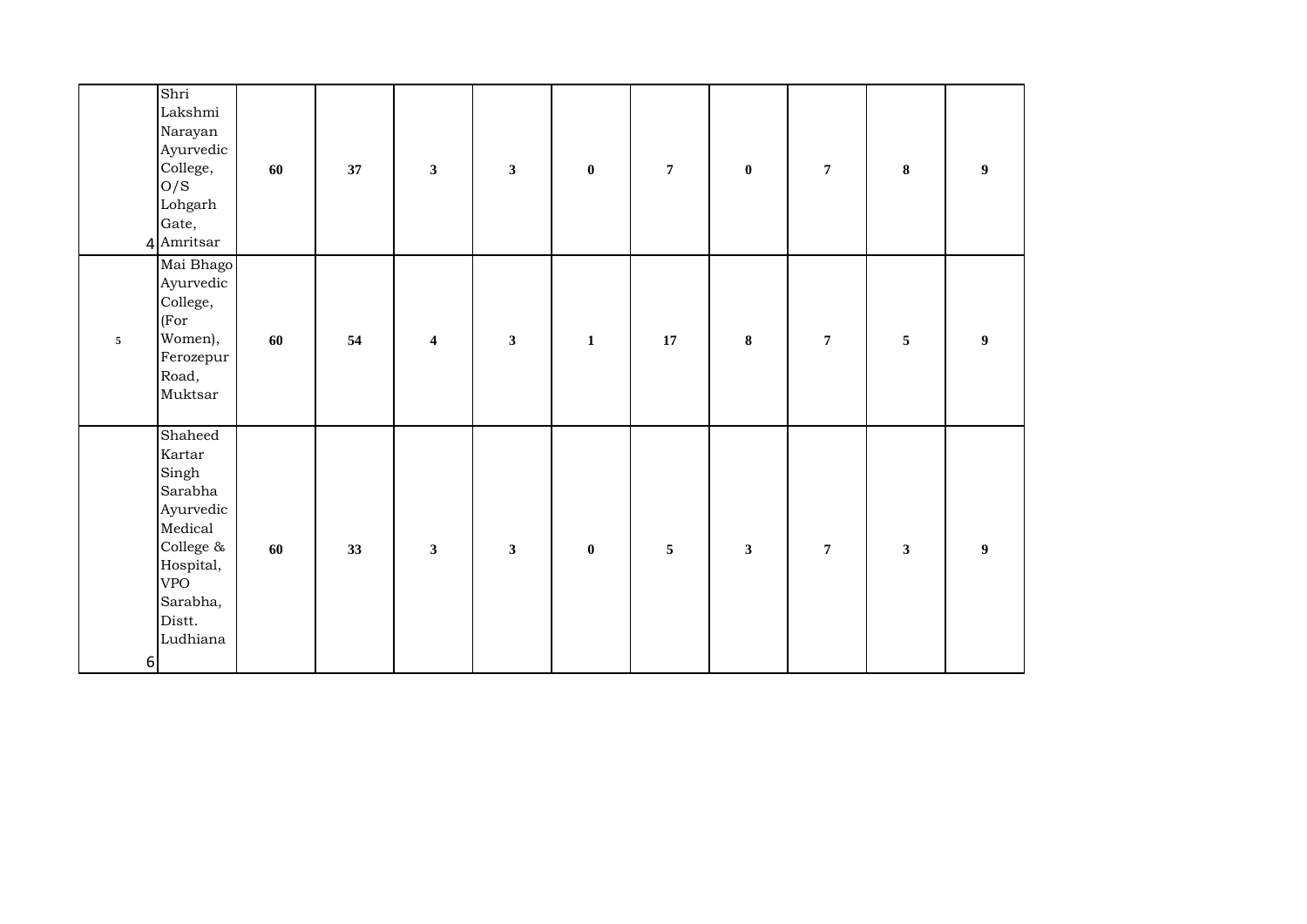| $\boldsymbol{7}$ | Sri Satya<br>Sai<br>Murlidhar<br>Ayurvedic<br>College,<br>G.T. Road,<br><b>VPO</b><br>Dunike,<br>Moga                                               | 60 | 54 | $\sqrt{5}$              | $\mathbf{3}$            | $\mathbf{1}$ | 16     | $\bf 8$    | $\overline{7}$ | $\overline{5}$ | $\overline{\mathbf{9}}$ |
|------------------|-----------------------------------------------------------------------------------------------------------------------------------------------------|----|----|-------------------------|-------------------------|--------------|--------|------------|----------------|----------------|-------------------------|
| 8                | Smt.<br>Urmila<br>Devi<br>College of<br>Medical<br>Sciences<br>$\infty$<br>Hospital,<br><b>VPO</b><br>Kharkan,<br>Una Road,<br>Hoshiarpu<br>$\bf r$ | 60 | 48 | $\overline{\mathbf{5}}$ | $\mathbf{3}$            | $\bf{0}$     | $12\,$ | $\sqrt{5}$ | $\overline{7}$ | $\overline{7}$ | $\boldsymbol{9}$        |
| $\boldsymbol{9}$ | Saint<br>Sahara<br>Ayurvedic<br>Medical<br>College $\&$<br>Hospital,<br>Kot<br>Shameer,<br>Bathinda                                                 | 60 | 53 | $\overline{\mathbf{5}}$ | $\overline{\mathbf{3}}$ | $\mathbf 1$  | $15\,$ | $\bf 8$    | $\overline{7}$ | 5              | $\overline{\mathbf{9}}$ |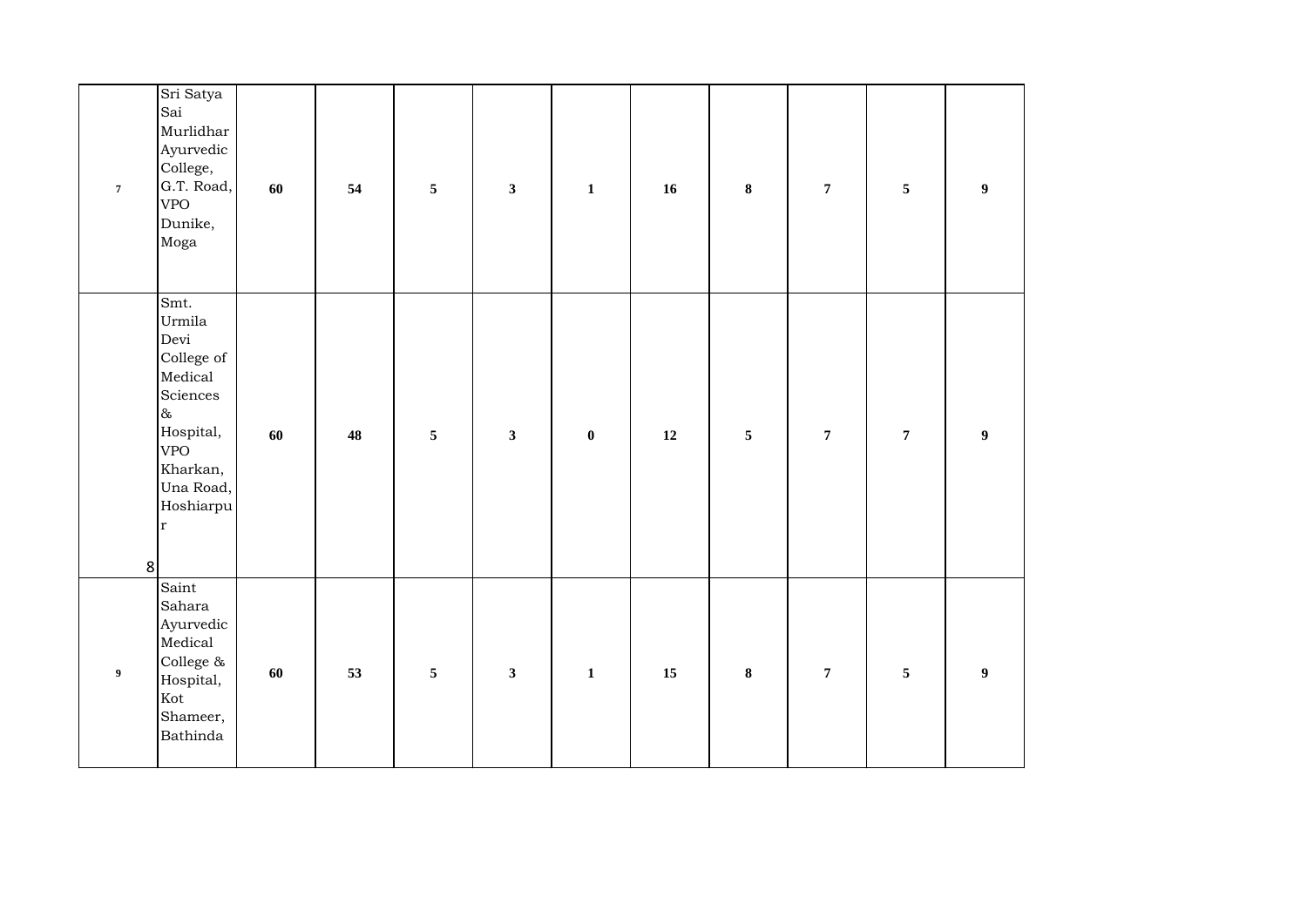| 10         | Guru<br>Nanak<br>Ayurvedic<br>Medical<br>College &<br>Research<br>Institute,<br>Malerkotla<br>Road, VPO<br>Gopalpur,<br>Distt.<br>Ludhiana | 60 | 51 | $\mathbf{3}$     | $\mathbf 2$  | $\mathbf{1}$     | 17 | $\overline{\mathbf{4}}$ | $\overline{7}$ | $\bf 8$                 | $\boldsymbol{9}$ |
|------------|--------------------------------------------------------------------------------------------------------------------------------------------|----|----|------------------|--------------|------------------|----|-------------------------|----------------|-------------------------|------------------|
| ${\bf 11}$ | Harmony<br>Ayurvedic<br>Medical<br>College<br>and<br>Hospital,<br>Ferozpur                                                                 | 60 | 51 | $\sqrt{5}$       | $\mathbf{3}$ | $\mathbf 1$      | 15 | $\boldsymbol{7}$        | $\overline{7}$ | $\overline{\mathbf{4}}$ | $\boldsymbol{9}$ |
| 12         | Baba Hira<br>Dass ji<br>Ayurvedic<br>Medical<br>College &<br>Hospital<br>V.P.O<br>Badal,<br>Muktsar                                        | 60 | 59 | $\boldsymbol{6}$ | $\mathbf{3}$ | $\boldsymbol{0}$ | 18 | $\overline{7}$          | $\overline{7}$ | $\boldsymbol{9}$        | $\boldsymbol{9}$ |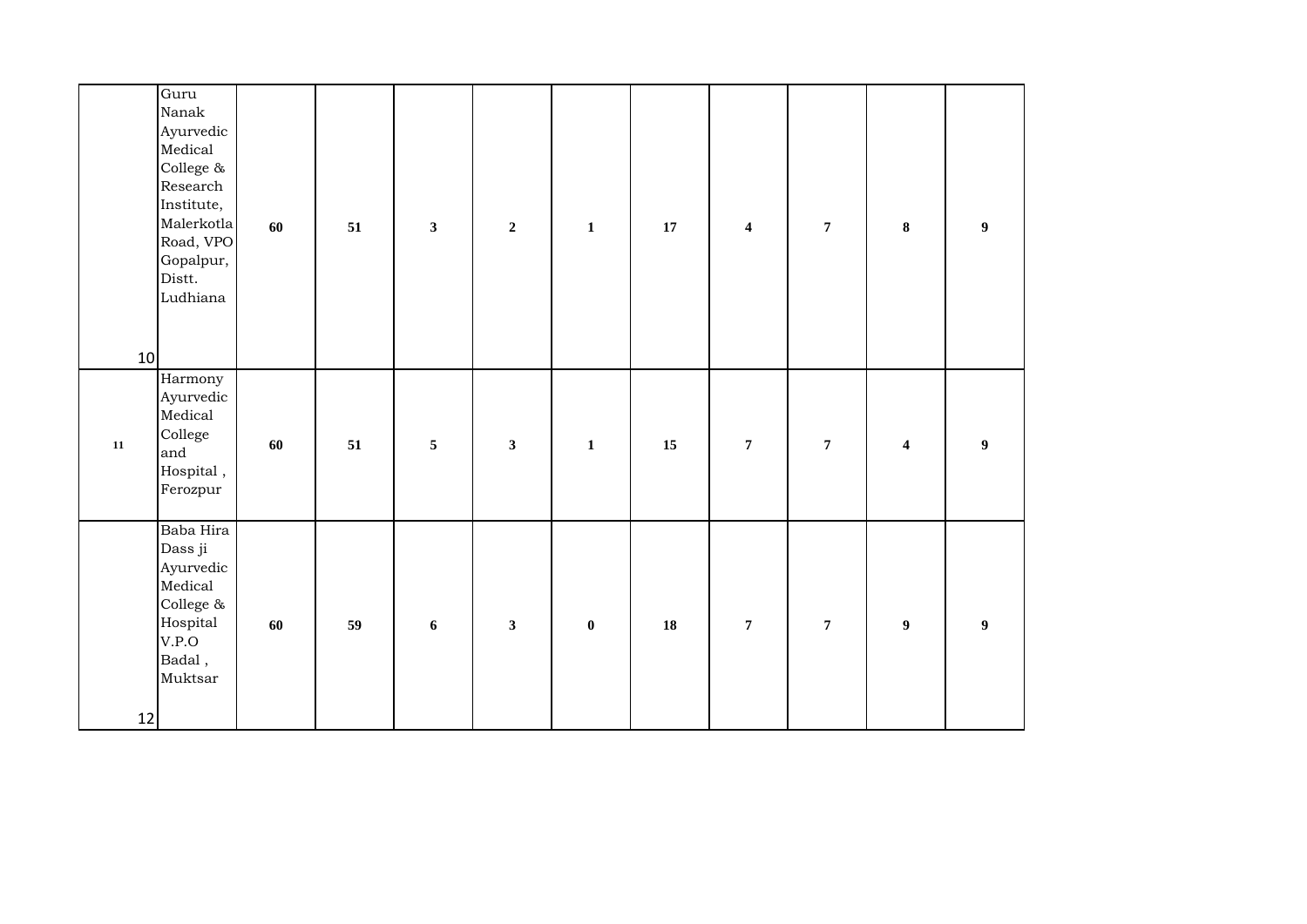| 13 | Saraswati<br>Ayurvedic<br>Hospital &<br>Medical<br>College,<br>Tehsil<br>Kharar,<br>Mohali                | 60  | 31  | $\mathbf 2$      | $\mathbf{3}$ | $\mathbf 1$  | $\overline{\mathbf{4}}$ | $\overline{\mathbf{4}}$ | $\overline{7}$ | $\mathbf 1$      | $\boldsymbol{9}$ |
|----|-----------------------------------------------------------------------------------------------------------|-----|-----|------------------|--------------|--------------|-------------------------|-------------------------|----------------|------------------|------------------|
| 14 | Khalsa<br>Ayurvedic<br>Medical<br>College &<br>Hospital,<br>V.P.O<br>Nangal<br>Kalan<br>District<br>Mansa | 60  | 55  | $\boldsymbol{6}$ | $\mathbf{3}$ | $\mathbf{1}$ | 16                      | $\overline{7}$          | $\overline{7}$ | $\boldsymbol{6}$ | $\boldsymbol{9}$ |
|    | <b>Total</b>                                                                                              | 840 | 666 | 59               | 41           | 9            | 177                     | 77                      | 98             | 79               | 126              |

|       | <b>GURU RAVIDAS AYURVED UNIVERSITY PUNJAB, HOSHIARPUR</b>                                                                              |                       |               |          |              |          |         |        |     |                      |                     |  |  |
|-------|----------------------------------------------------------------------------------------------------------------------------------------|-----------------------|---------------|----------|--------------|----------|---------|--------|-----|----------------------|---------------------|--|--|
|       | Vacancy Position after first round of couseling of BHMS course Under (NEET -2021 for admission to BHMS Course for the session 2021-22) |                       |               |          |              |          |         |        |     |                      |                     |  |  |
| S. No | College<br><b>Name</b>                                                                                                                 | <b>Total</b><br>seats |               |          |              |          |         |        |     | All India<br>Quota ( | <b>NRI</b><br>Quota |  |  |
|       |                                                                                                                                        |                       | <b>Vacant</b> | $BC-10%$ | <b>PH-5%</b> | $J&K-1%$ | General | SC 25% |     | 15%                  | 15%                 |  |  |
|       |                                                                                                                                        |                       | <b>Seats</b>  |          |              |          |         | Govt.  | Mgt |                      |                     |  |  |
|       | Homoeop<br>athic<br>Medical<br>College<br>Abohar                                                                                       | 60                    | 60            | 6        | 3            | 1        | 17      | 8      | 7   | $\mathbf Q$          | 9                   |  |  |